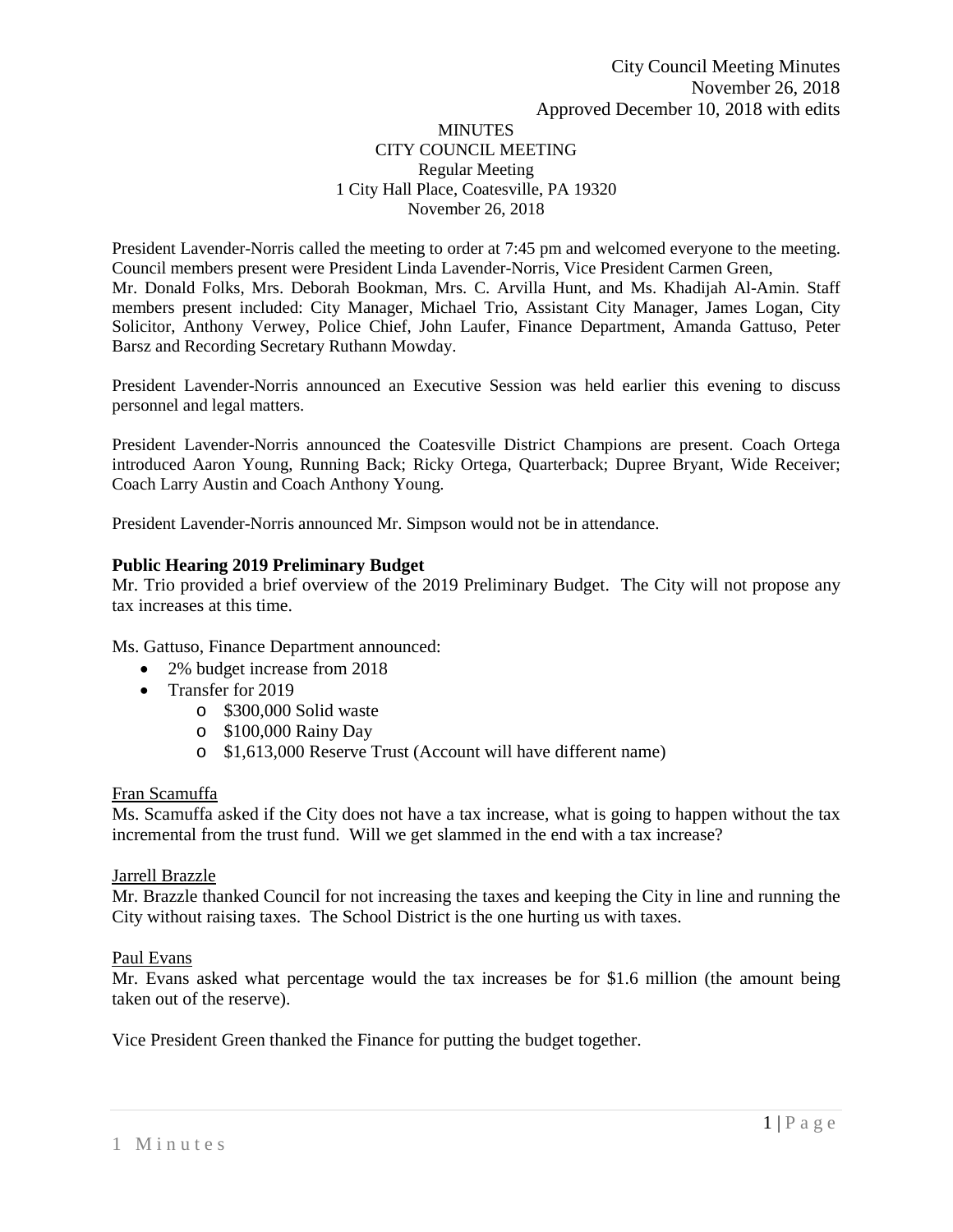Mrs. Bookman made a motion to close the public hearing for the 2019 Preliminary Budget; Vice President Green seconded the motion. Motion passed 6-0.

### **Approval of Minutes –**

Vice President Green made a motion to approve the November 13, 2018 meeting minutes; Ms. Al Amin seconded the motion. Motion passed 6-0.

## **Approval of Accounts Payable**

Mrs. Hunt made a motion to approve the accounts payables; Vice President Green seconded the motion. Motion failed 2-4. Mrs. Bookman, Mrs. Hunt, Ms. Al Amin and Mr. Folks were the dissenting votes.

Council asked for purchase orders to be completed and pre- approved on required amounts approved prior to the expenditure and payment in the accounts payables. It was stated that…*No purchase order, no approval, there is the process and it needs to be followed.* 

In light of the discussion, Council excused themselves to go into a brief executive session at 8:05 pm and resumed the meeting at 8:15 pm.

Mrs. Hunt made a motion to rescind her no vote and revote for approval of the accounts payables; Vice President Green seconded the motion. Motion passed 4-2. Ms. Al Amin and Mr. Folks were the dissenting votes.

### **Additions, Deletions or Modifications to the Agenda**

Mrs. Bookman made a motion to table action item 2) Receive and consider moving forward with an Ordinance for Reasonable Labor Contractors (RLC) and add action item 5) DEPG extension; Mr. Folks seconded the motion. Motion passed 6-0.

#### **Presentations**

- 1. Domestic Violence Center of Chester County Ashley Folchman and Chief Laufer
	- Ms. Folchman commended the City of Coatesville for Police Department for its efforts towards stopping domestic violence. Sergeant Rodger Ollis received the Domestic Violence Center of Chester County first ever Shield of Excellence Award, in recognition of his work to implement the Lethality Assessment Program (LAP) protocol. The LAP program is designed to keep domestic violence victims safe and reduce the chances for homicides die to domestic violence. A video was played for the Council, staff and residents thanking Sergeant Ollis for his dedication to the program and the City of Coatesville.

Chief Laufer explained Sergeant Ollis implemented the LAP and was the point person for the City. He coordinated the training for the Coatesville Police Officers regarding LAP. Sergeant Ollis thanked everyone who assisted in moving the program forward.

#### **Citizens' Hearings –** *Regular Action Items Only* **(3 Minutes)**

There were no citizens' hearing on Regular Action Items at this time.

Mrs. Hunt made a motion to close citizens' hearings on regular action items only; Vice President Green seconded the motion. Motion passed 6-0.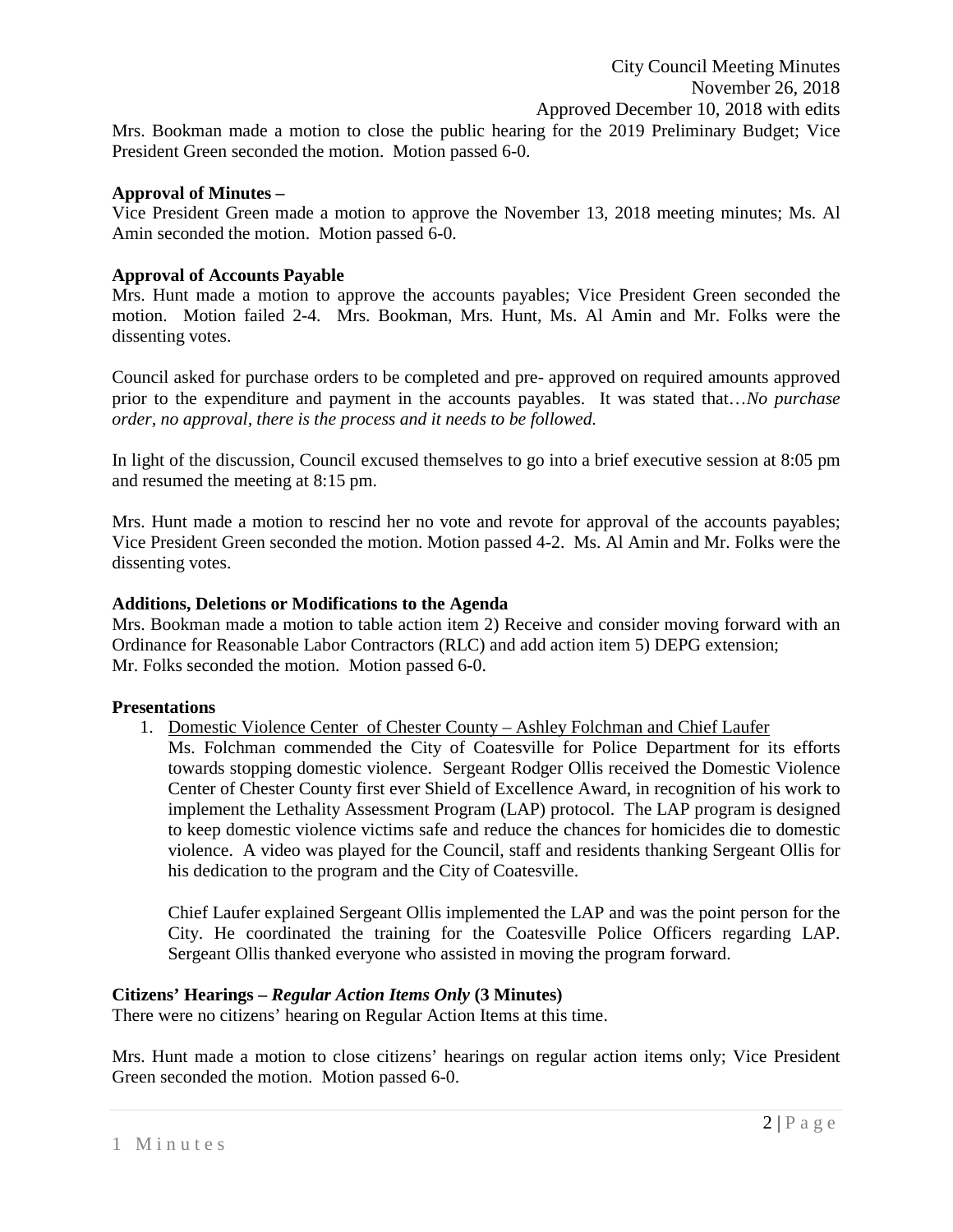## **Regular Action Items**

1. Receive and consider second reading and adoption of an Ordinance repealing Ordinance No. 1124-2000, as codified in "The General Laws of the City of Coatesville, Pennsylvania, " Chapter 49 "Reserve Trust Fund Commission," authorizing the establishment of a City Reserve Trust Fund for the deposit and regulation of the proceeds from the sale of assets of the City of Coatesville Authority and authorizing the creation of a City Reserve Trust Fund Commission to regulate the funds and hire a Trust Manager, in its entirety; and directing that any funds designated as "Reserve Trust Funds" be moved to the General Fund of the City of Coatesville and invested in accordance with the Third Class City Code

Mrs. Bookman made a motion to approve the second reading and adoption an Ordinance repealing Ordinance No. 1124-2000, as codified in "The General Laws of the City of Coatesville, Pennsylvania, " Chapter 49 "Reserve Trust Fund Commission," authorizing the establishment of a City Reserve Trust Fund for the deposit and regulation of the proceeds from the sale of assets of the City of Coatesville Authority and authorizing the creation of a City Reserve Trust Fund Commission to regulate the funds and hire a Trust Manager, in its entirety; and directing that any funds designated as "Reserve Trust Funds" be moved to the General Fund of the City of Coatesville and invested in accordance with the Third Class City Code; Ms. Al Amin seconded the motion. Motion passed 6-0.

2. Receive and consider moving forward with an Ordinance for Reasonable Labor Contractors (RLC)

Item tabled in additions, deletions and modifications.

3. Receive and approve payment request No. 1 to James R. Kenney Excavating and Paving in the amount of \$36,844.61for 3rd Avenue Streetscapes for work completed through October 20, 2018

Mrs. Hunt made a motion to approve the payment request No. 1 to James R. Kenney Excavating and Paving in the amount of  $\overline{\$36,844.61}$  for  $\overline{3}^{\text{rd}}$  Avenue Streetscapes for work completed through October 20, 2018; Ms. Al Amin seconded the motion. Motion passed 6-0.

- 4. Receive and consider submitting reimbursement request for \$36,844.61 for the 3<sup>rd</sup> Avenue Streetscapes payment to James R. Kenney Excavating and Paving Vice President Green made a motion to approve submitting a reimbursement request for \$36,844.61 for the 3<sup>rd</sup> Avenue Streetscapes payment to James R. Kenney Excavating and Paving. Ms. Al Amin seconded the motion. Motion passed 6-0.
- 5. Receive and consider DEPG extension

Ms. Al-Amin made a motion to extend the time for DEPG Coatesville Associates, LP to record the land development plan approved by Council Resolution 2018-11through to and including Monday, June 3, 2019, subject to the following: 1) All contracts for the public and quasipublic improvements on the approved plan must be let no later than February 1, 2019; 2) Grading and any required demolition will begin no laterthan March 15, 2019;

3) All public and quasi-public improvements on the approved plan must be not less than seventy- five percent complete, as determined by the City's engineer, prior to the expiration of this extension on June 3, 2019 and should DEPG Coatesville Associates, LP fail to satisfy any of the foregoing by the required date, this extension shall terminate and DEPG will have thirty-days upon City's written notice to provide the required agreements and security necessary for the completion of the public and quasi-public improvements, and to record the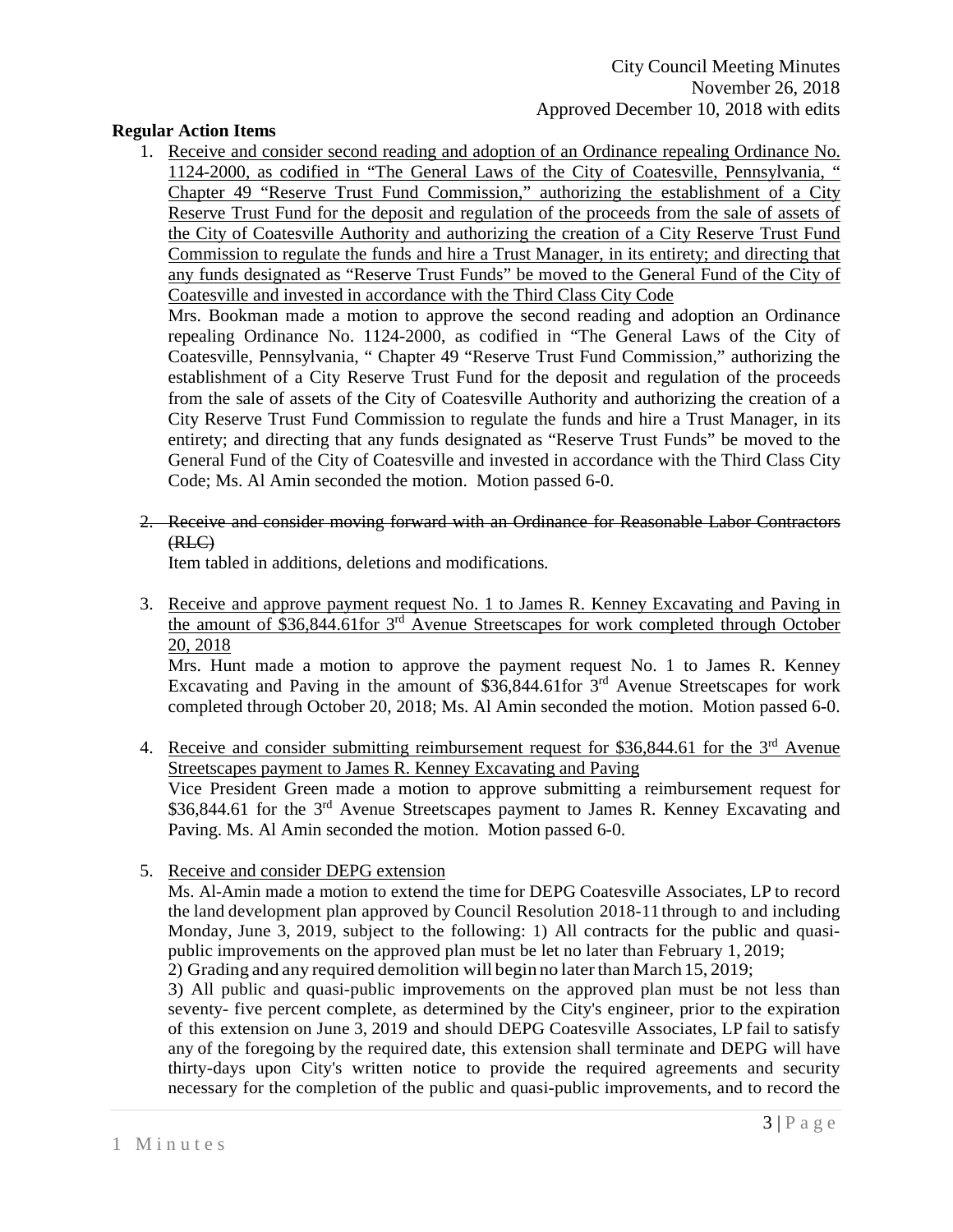Vice President Green made a motion to close regular action items only; Mrs. Hunt seconded the motion. Motion passed 6-0.

#### **Discussion Item**

1. Meeting Minutes

There was no discussion on meeting minutes.

### **Solicitor's Report**

Mr. Verwey announced he:

- Considered and addressed pending litigation issues
- Considered and advised on real estate matters
- Consulted on personnel matters
- Provided guidance on legal issues raised by Council.

# **City Manager's Report**

Mr. Trio announced:

- Palmer Park construction process continues weather dependent on various items
- South  $3^{rd}$  Avenue Streetscape program underway.
- North  $3<sup>rd</sup>$  Avenue Streetscape special area treatment required for gas service
- Route 82 and Lincoln Highway Intersection no change MM funding still pending
- West End Fire Company lease under review by solicitor and staff
- City Hall Renovation Project
	- o Roof leaks have been identified and are being repaired.
	- o Vinyl Wall in District Court completed
	- o Witness Stand installed
- 2019 Budget remaining on schedule.
- RDA Development Agreement Status No change

#### **Assistant City Managers Report**

Mr. Logan thanked Mr. Johnson (Crew Leader, Public Works) for his services. There are currently three people working in the Public Works Department, two of which are working on signs. Thank you for your support.

#### **Citizens' Hearings –** *Non-Agenda Items Only* **(3 Minutes)**

#### William Pierce

Mr. Pierce asked Council, "What is Senior Center's mailing address?" He voiced his concerns regarding how the City of Coatesville handled the street name change from Harmony Street to Martin Luther King Jr. Boulevard. He stated that the Senior Center's address is not recognized by emergency and postal services. He has sent various emails and called City Hall with no response to date. Council apologized to Mr. Pierce and explained the issue will be addressed and notifications will be sent out.

#### Charles Jaramillo